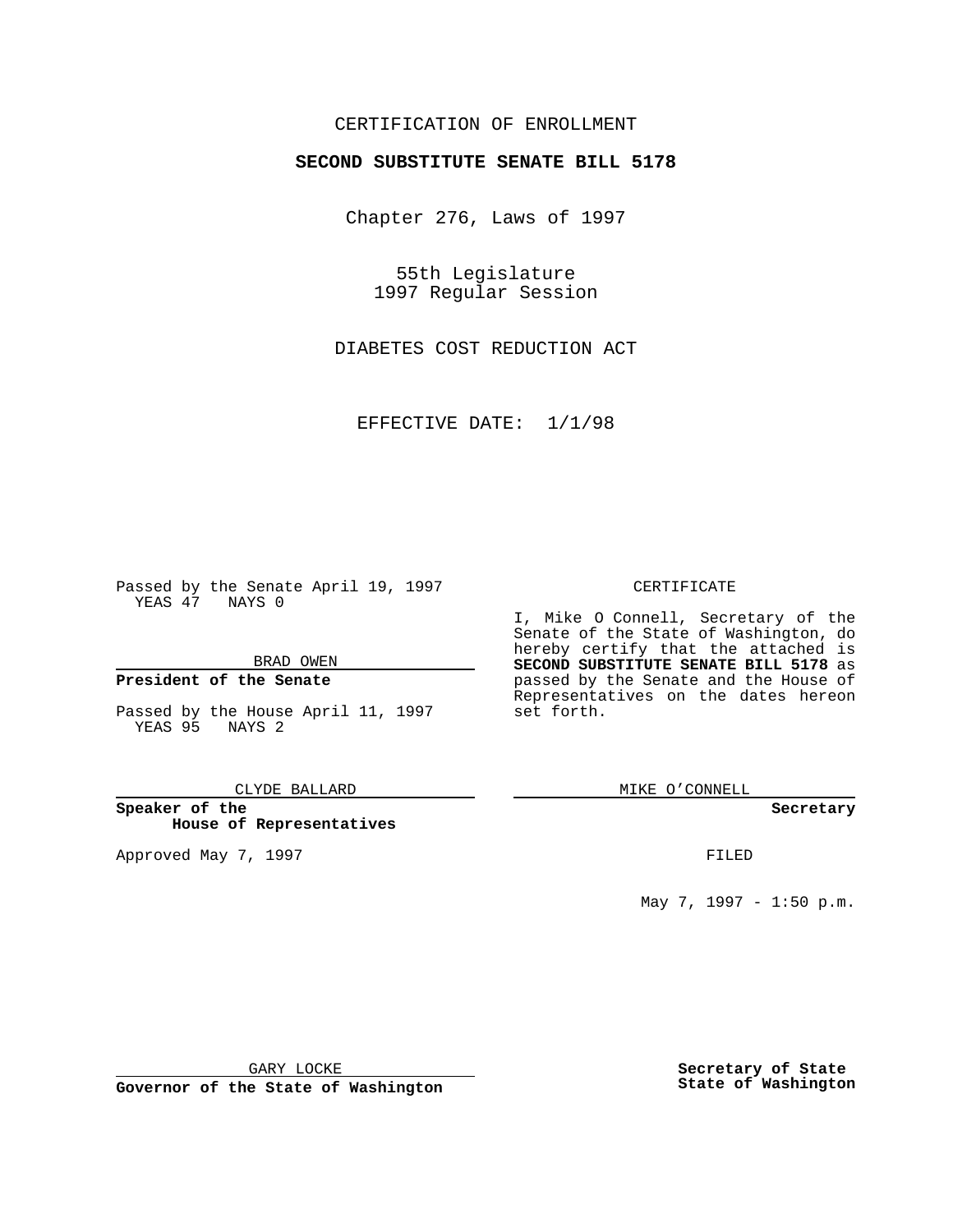## **SECOND SUBSTITUTE SENATE BILL 5178** \_\_\_\_\_\_\_\_\_\_\_\_\_\_\_\_\_\_\_\_\_\_\_\_\_\_\_\_\_\_\_\_\_\_\_\_\_\_\_\_\_\_\_\_\_\_\_

\_\_\_\_\_\_\_\_\_\_\_\_\_\_\_\_\_\_\_\_\_\_\_\_\_\_\_\_\_\_\_\_\_\_\_\_\_\_\_\_\_\_\_\_\_\_\_

## AS AMENDED BY THE HOUSE

Passed Legislature - 1997 Regular Session

#### **State of Washington 55th Legislature 1997 Regular Session**

**By** Senate Committee on Ways & Means (originally sponsored by Senators Wood, Wojahn, Deccio, Bauer, Fairley, Goings, Prince, Prentice, Franklin, Horn, Patterson and Winsley)

Read first time 03/10/97.

 AN ACT Relating to the enactment of the diabetes cost reduction 2 act; adding a new section to chapter 41.05 RCW; adding a new section to chapter 48.20 RCW; adding a new section to chapter 48.21 RCW; adding a new section to chapter 48.44 RCW; adding a new section to chapter 48.46 RCW; adding new sections to chapter 43.131 RCW; and providing an effective date.

7 BE IT ENACTED BY THE LEGISLATURE OF THE STATE OF WASHINGTON:

8 NEW SECTION. **Sec. 1.** A new section is added to chapter 41.05 RCW 9 to read as follows:

 The legislature finds that diabetes imposes a significant health risk and tremendous financial burden on the citizens and government of the state of Washington, and that access to the medically accepted standards of care for diabetes, its treatment and supplies, and self- management training and education is crucial to prevent or delay the short and long-term complications of diabetes and its attendant costs. (1) The definitions in this subsection apply throughout this section unless the context clearly requires otherwise.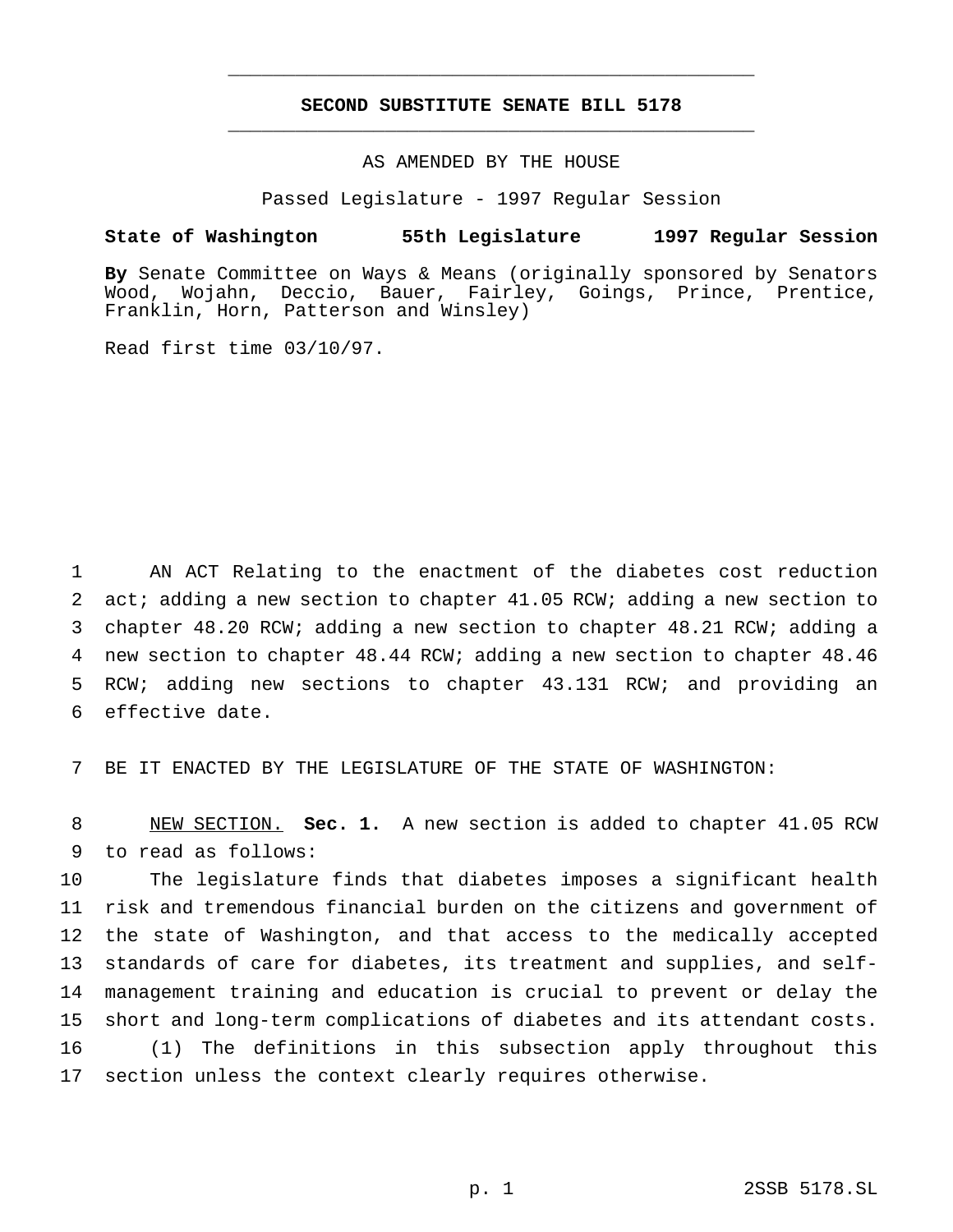(a) "Person with diabetes" means a person diagnosed by a health care provider as having insulin using diabetes, noninsulin using diabetes, or elevated blood glucose levels induced by pregnancy; and

 (b) "Health care provider" means a health care provider as defined in RCW 48.43.005.

 (2) All state-purchased health care purchased or renewed after the effective date of this act, except the basic health plan described in chapter 70.47 RCW, shall provide benefits for at least the following services and supplies for persons with diabetes:

 (a) For state-purchased health care that includes coverage for pharmacy services, appropriate and medically necessary equipment and supplies, as prescribed by a health care provider, that includes but is not limited to insulin, syringes, injection aids, blood glucose monitors, test strips for blood glucose monitors, visual reading and urine test strips, insulin pumps and accessories to the pumps, insulin infusion devices, prescriptive oral agents for controlling blood sugar levels, foot care appliances for prevention of complications associated 18 with diabetes, and glucagon emergency kits; and

 (b) For all state-purchased health care, outpatient self-management training and education, including medical nutrition therapy, as ordered by the health care provider. Diabetes outpatient self-management training and education may be provided only by health care providers with expertise in diabetes. Nothing in this section prevents any state agency purchasing health care according to this section from restricting patients to seeing only health care providers who have signed participating provider agreements with that state agency or an insuring entity under contract with that state agency.

 (3) Coverage required under this section may be subject to customary cost-sharing provisions established for all other similar services or supplies within a policy.

 (4) Health care coverage may not be reduced or eliminated due to this section.

 (5) Services required under this section shall be covered when deemed medically necessary by the medical director, or his or her designee, subject to any referral and formulary requirements.

 NEW SECTION. **Sec. 2.** A new section is added to chapter 48.20 RCW to read as follows:

# 2SSB 5178.SL p. 2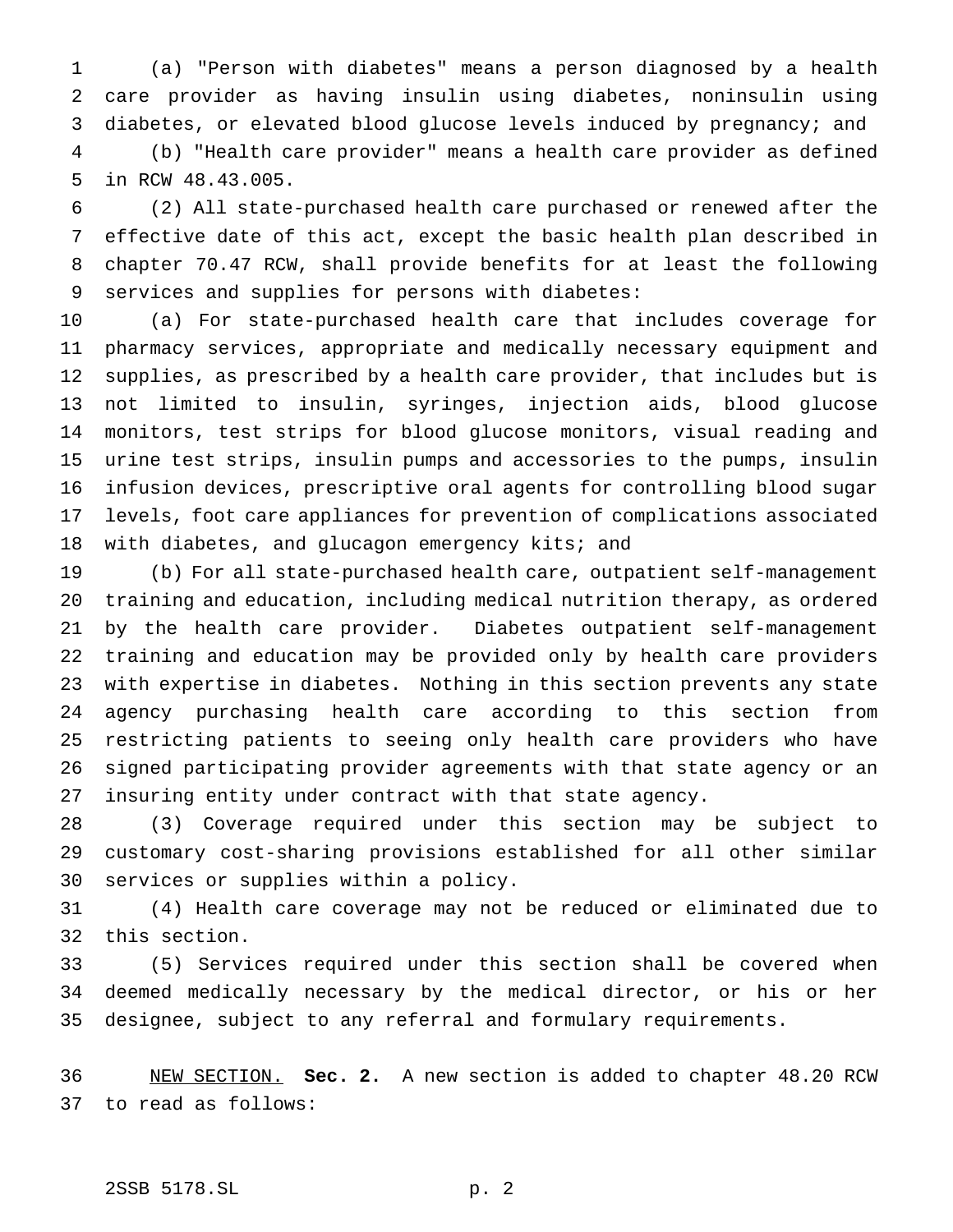The legislature finds that diabetes imposes a significant health risk and tremendous financial burden on the citizens and government of the state of Washington, and that access to the medically accepted standards of care for diabetes, its treatment and supplies, and self- management training and education is crucial to prevent or delay the short and long-term complications of diabetes and its attendant costs.

 (1) The definitions in this subsection apply throughout this section unless the context clearly requires otherwise.

 (a) "Person with diabetes" means a person diagnosed by a health care provider as having insulin using diabetes, noninsulin using diabetes, or elevated blood glucose levels induced by pregnancy; and

 (b) "Health care provider" means a health care provider as defined in RCW 48.43.005.

 (2) All disability insurance contracts providing health care services, delivered or issued for delivery in this state and issued or renewed after the effective date of this act, shall provide benefits for at least the following services and supplies for persons with diabetes:

 (a) For disability insurance contracts that include pharmacy services, appropriate and medically necessary equipment and supplies, as prescribed by a health care provider, that includes but is not limited to insulin, syringes, injection aids, blood glucose monitors, test strips for blood glucose monitors, visual reading and urine test strips, insulin pumps and accessories to the pumps, insulin infusion devices, prescriptive oral agents for controlling blood sugar levels, foot care appliances for prevention of complications associated with 27 diabetes, and glucagon emergency kits; and

 (b) For all disability insurance contracts providing health care services, outpatient self-management training and education, including medical nutrition therapy, as ordered by the health care provider. Diabetes outpatient self-management training and education may be provided only by health care providers with expertise in diabetes. Nothing in this section prevents the insurer from restricting patients to seeing only health care providers who have signed participating provider agreements with the insurer or an insuring entity under contract with the insurer.

 (3) Coverage required under this section may be subject to customary cost-sharing provisions established for all other similar services or supplies within a policy.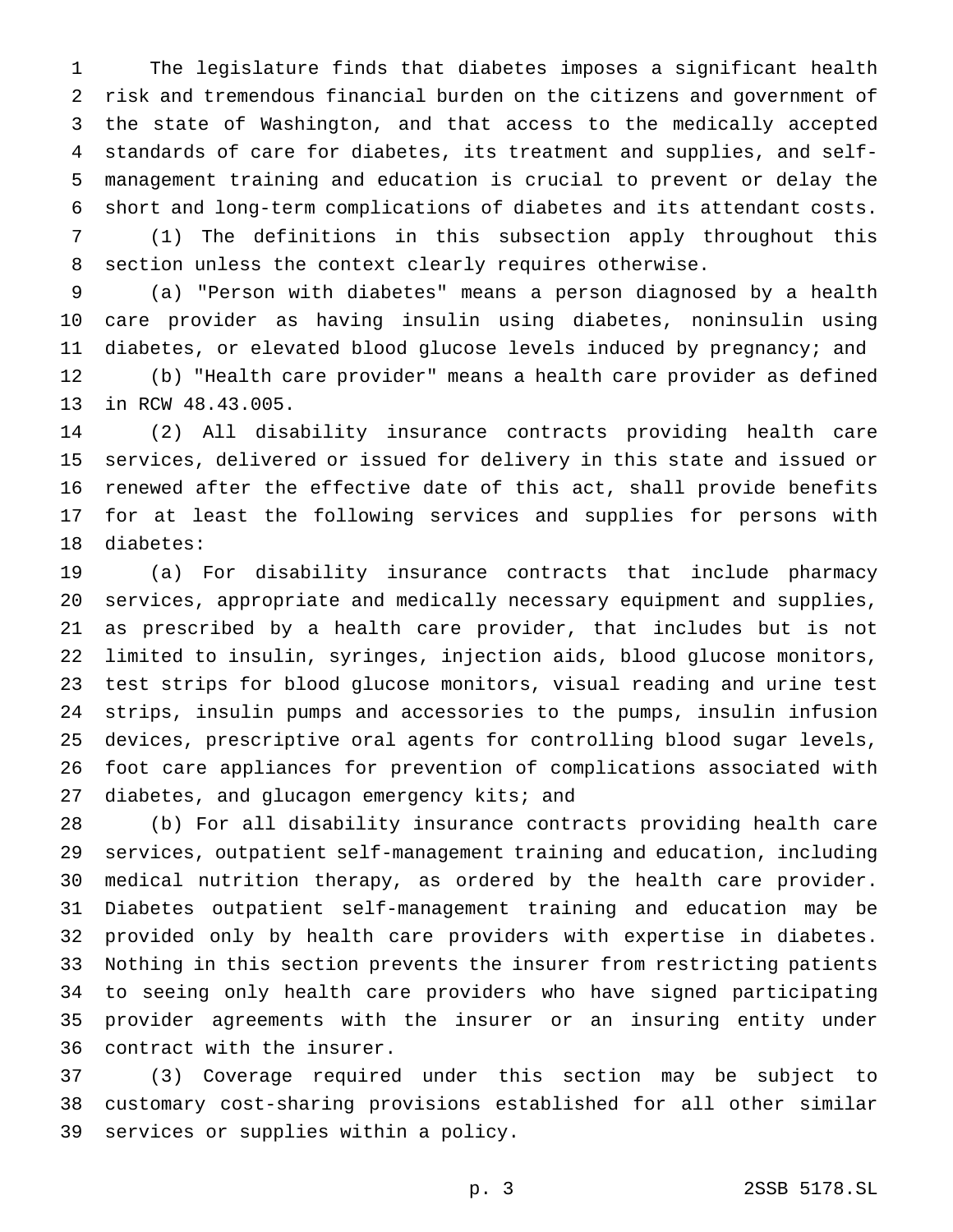(4) Health care coverage may not be reduced or eliminated due to this section.

 (5) Services required under this section shall be covered when deemed medically necessary by the medical director, or his or her designee, subject to any referral and formulary requirements.

 (6) The insurer need not include the coverage required in this section in a group contract offered to an employer or other group that offers to its eligible enrollees a self-insured health plan not subject to mandated benefits status under this title that does not offer coverage similar to that mandated under this section.

 (7) This section does not apply to the health benefit plan that provides benefits identical to the schedule of services covered by the basic health plan, as required by RCW 48.20.028.

 NEW SECTION. **Sec. 3.** A new section is added to chapter 48.21 RCW to read as follows:

 The legislature finds that diabetes imposes a significant health risk and tremendous financial burden on the citizens and government of the state of Washington, and that access to the medically accepted standards of care for diabetes, its treatment and supplies, and self- management training and education is crucial to prevent or delay the short and long-term complications of diabetes and its attendant costs. (1) The definitions in this subsection apply throughout this section unless the context clearly requires otherwise.

 (a) "Person with diabetes" means a person diagnosed by a health care provider as having insulin using diabetes, noninsulin using diabetes, or elevated blood glucose levels induced by pregnancy; and

 (b) "Health care provider" means a health care provider as defined in RCW 48.43.005.

 (2) All group disability insurance contracts and blanket disability insurance contracts providing health care services, issued or renewed after the effective date of this act, shall provide benefits for at least the following services and supplies for persons with diabetes:

 (a) For group disability insurance contracts and blanket disability insurance contracts that include coverage for pharmacy services, appropriate and medically necessary equipment and supplies, as prescribed by a health care provider, that includes but is not limited to insulin, syringes, injection aids, blood glucose monitors, test strips for blood glucose monitors, visual reading and urine test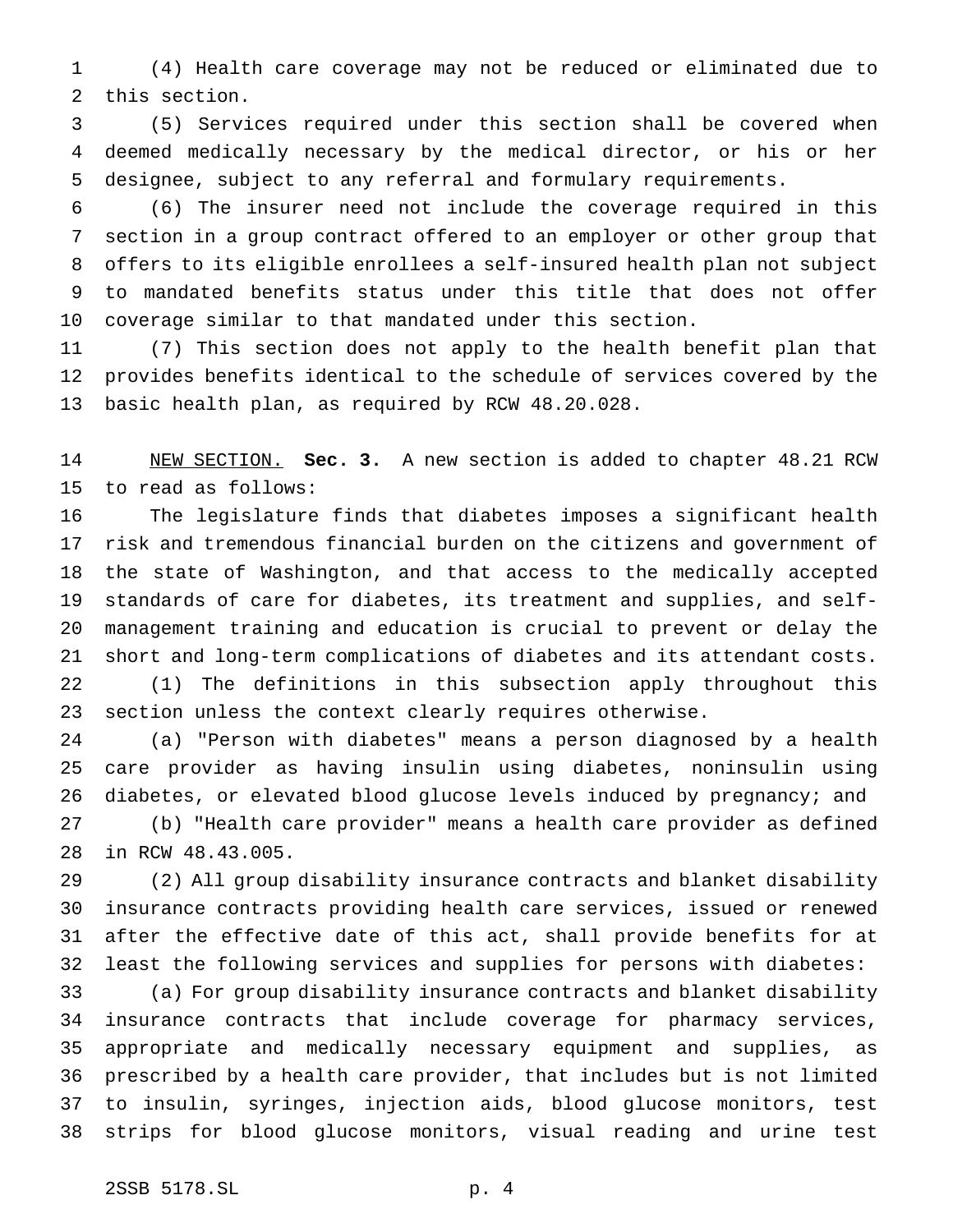strips, insulin pumps and accessories to the pumps, insulin infusion devices, prescriptive oral agents for controlling blood sugar levels, foot care appliances for prevention of complications associated with 4 diabetes, and glucagon emergency kits; and

 (b) For all group disability insurance contracts and blanket disability insurance contracts providing health care services, outpatient self-management training and education, including medical nutrition therapy, as ordered by the health care provider. Diabetes outpatient self-management training and education may be provided only by health care providers with expertise in diabetes. Nothing in this section prevents the insurer from restricting patients to seeing only health care providers who have signed participating provider agreements with the insurer or an insuring entity under contract with the insurer. (3) Coverage required under this section may be subject to customary cost-sharing provisions established for all other similar services or supplies within a policy.

 (4) Health care coverage may not be reduced or eliminated due to this section.

 (5) Services required under this section shall be covered when deemed medically necessary by the medical director, or his or her designee, subject to any referral and formulary requirements.

 (6) The insurer need not include the coverage required in this section in a group contract offered to an employer or other group that offers to its eligible enrollees a self-insured health plan not subject to mandated benefits status under this title that does not offer coverage similar to that mandated under this section.

 (7) This section does not apply to the health benefit plan that provides benefits identical to the schedule of services covered by the basic health plan, as required by RCW 48.21.045.

 NEW SECTION. **Sec. 4.** A new section is added to chapter 48.44 RCW to read as follows:

 The legislature finds that diabetes imposes a significant health risk and tremendous financial burden on the citizens and government of the state of Washington, and that access to the medically accepted standards of care for diabetes, its treatment and supplies, and self- management training and education is crucial to prevent or delay the short and long-term complications of diabetes and its attendant costs.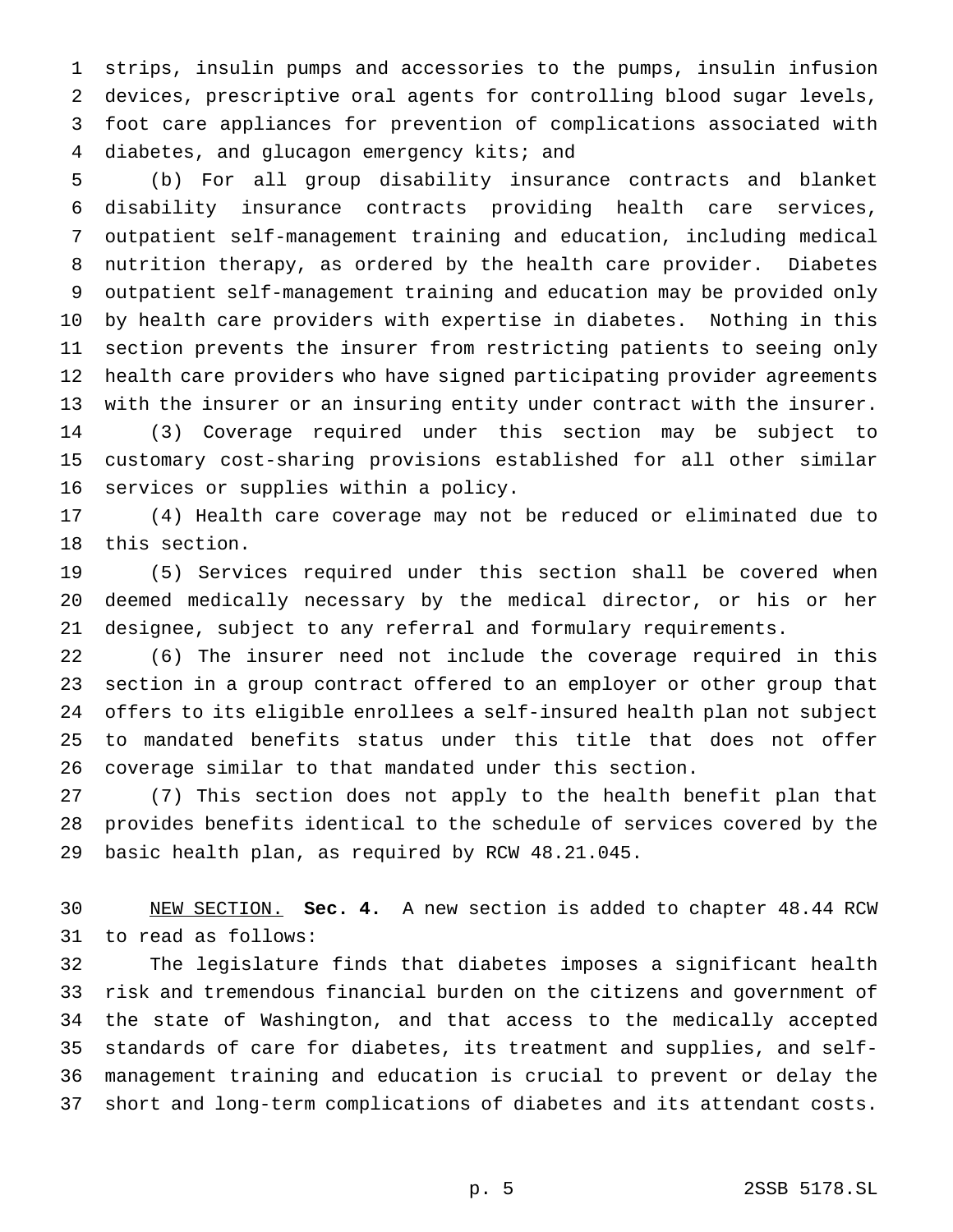(1) The definitions in this subsection apply throughout this section unless the context clearly requires otherwise.

 (a) "Person with diabetes" means a person diagnosed by a health care provider as having insulin using diabetes, noninsulin using diabetes, or elevated blood glucose levels induced by pregnancy; and

 (b) "Health care provider" means a health care provider as defined in RCW 48.43.005.

 (2) All health benefit plans offered by health care service contractors, issued or renewed after the effective date of this act, shall provide benefits for at least the following services and supplies for persons with diabetes:

 (a) For health benefit plans that include coverage for pharmacy services, appropriate and medically necessary equipment and supplies, as prescribed by a health care provider, that includes but is not limited to insulin, syringes, injection aids, blood glucose monitors, test strips for blood glucose monitors, visual reading and urine test strips, insulin pumps and accessories to the pumps, insulin infusion devices, prescriptive oral agents for controlling blood sugar levels, foot care appliances for prevention of complications associated with 20 diabetes, and glucagon emergency kits; and

 (b) For all health benefit plans, outpatient self-management training and education, including medical nutrition therapy, as ordered by the health care provider. Diabetes outpatient self-management training and education may be provided only by health care providers with expertise in diabetes. Nothing in this section prevents the health care services contractor from restricting patients to seeing only health care providers who have signed participating provider agreements with the health care services contractor or an insuring entity under contract with the health care services contractor.

 (3) Coverage required under this section may be subject to customary cost-sharing provisions established for all other similar services or supplies within a policy.

 (4) Health care coverage may not be reduced or eliminated due to this section.

 (5) Services required under this section shall be covered when deemed medically necessary by the medical director, or his or her designee, subject to any referral and formulary requirements.

 (6) The health care service contractor need not include the coverage required in this section in a group contract offered to an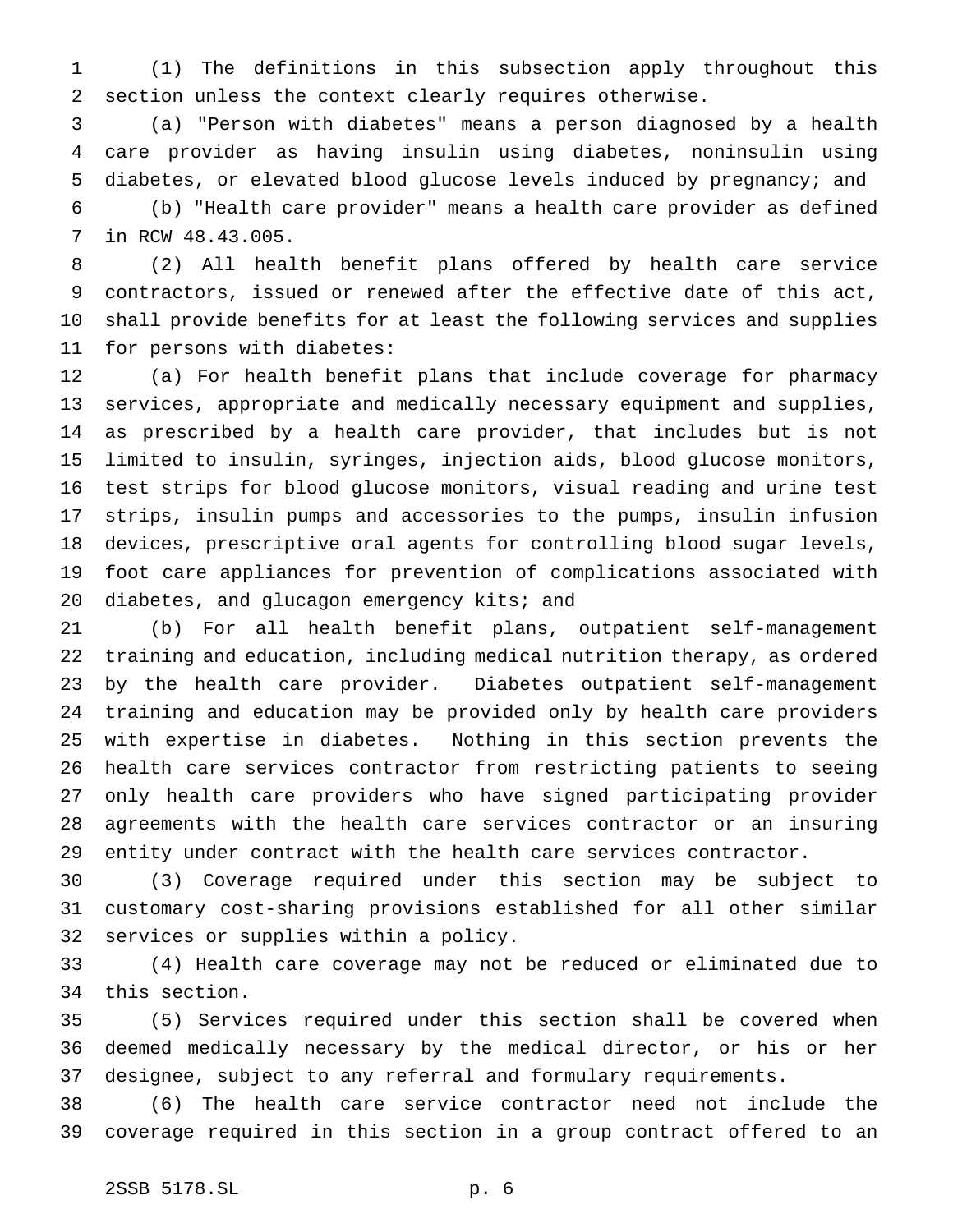employer or other group that offers to its eligible enrollees a self- insured health plan not subject to mandated benefits status under this title that does not offer coverage similar to that mandated under this section.

 (7) This section does not apply to the health benefit plans that provide benefits identical to the schedule of services covered by the basic health plan, as required by RCW 48.44.022 and 48.44.023.

 NEW SECTION. **Sec. 5.** A new section is added to chapter 48.46 RCW to read as follows:

 The legislature finds that diabetes imposes a significant health risk and tremendous financial burden on the citizens and government of the state of Washington, and that access to the medically accepted standards of care for diabetes, its treatment and supplies, and self- management training and education is crucial to prevent or delay the short and long-term complications of diabetes and its attendant costs. (1) The definitions in this subsection apply throughout this section unless the context clearly requires otherwise.

 (a) "Person with diabetes" means a person diagnosed by a health care provider as having insulin using diabetes, noninsulin using diabetes, or elevated blood glucose levels induced by pregnancy; and (b) "Health care provider" means a health care provider as defined in RCW 48.43.005.

 (2) All health benefit plans offered by health maintenance organizations, issued or renewed after the effective date of this act, shall provide benefits for at least the following services and supplies for persons with diabetes:

 (a) For health benefit plans that include coverage for pharmacy services, appropriate and medically necessary equipment and supplies, as prescribed by a health care provider, that includes but is not limited to insulin, syringes, injection aids, blood glucose monitors, test strips for blood glucose monitors, visual reading and urine test strips, insulin pumps and accessories to the pumps, insulin infusion devices, prescriptive oral agents for controlling blood sugar levels, foot care appliances for prevention of complications associated with 35 diabetes, and glucagon emergency kits; and

 (b) For all health benefit plans, outpatient self-management training and education, including medical nutrition therapy, as ordered by the health care provider. Diabetes outpatient self-management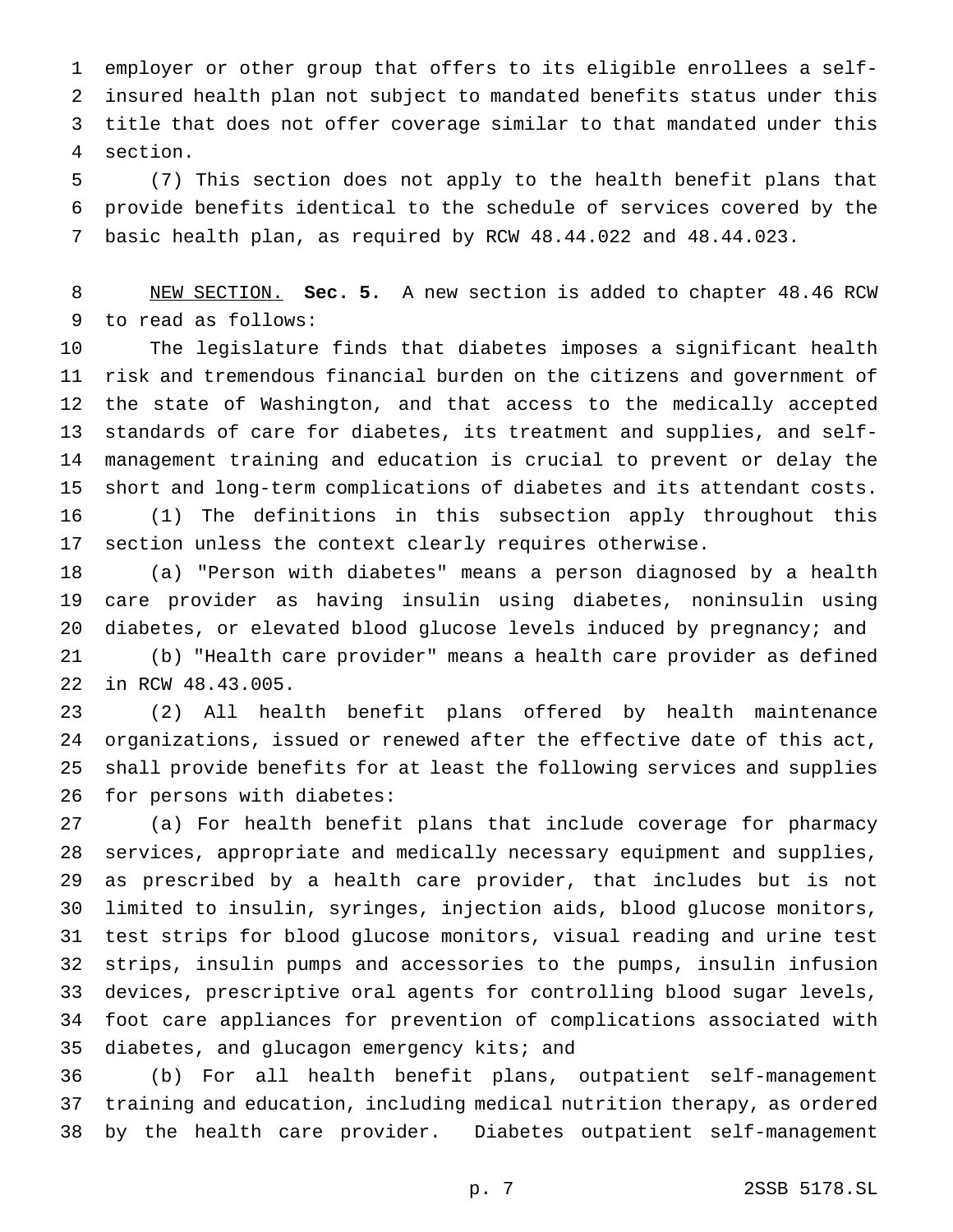training and education may be provided only by health care providers with expertise in diabetes. Nothing in this section prevents the health maintenance organization from restricting patients to seeing only health care providers who have signed participating provider agreements with the health maintenance organization or an insuring entity under contract with the health maintenance organization.

 (3) Coverage required under this section may be subject to customary cost-sharing provisions established for all other similar services or supplies within a policy.

 (4) Health care coverage may not be reduced or eliminated due to this section.

 (5) Services required under this section shall be covered when deemed medically necessary by the medical director, or his or her designee, subject to any referral and formulary requirements.

 (6) The health maintenance organization need not include the coverage required in this section in a group contract offered to an employer or other group that offers to its eligible enrollees a self- insured health plan not subject to mandated benefits status under this title that does not offer coverage similar to that mandated under this section.

 (7) This section does not apply to the health benefit plans that provide benefits identical to the schedule of services covered by the basic health plan, as required by RCW 48.46.064 and 48.46.066.

NEW SECTION. **Sec. 6.** This act takes effect January 1, 1998.

 NEW SECTION. **Sec. 7.** A new section is added to chapter 43.131 RCW to read as follows:

 The diabetes cost reduction act shall be terminated on June 30, 2001.

 NEW SECTION. **Sec. 8.** A new section is added to chapter 43.131 RCW to read as follows: The following acts or parts of acts, as now existing or hereafter amended, are each repealed, effective June 30, 2002: (1) RCW 41.05.--- and 1997c...s1 (section 1 of this act); (2) RCW 48.20.--- and 1997c...s2 (section 2 of this act); (3) RCW 48.21.--- and 1997c...s3 (section 3 of this act); (4) RCW 48.44.--- and 1997 c . . . s 4 (section 4 of this act); and

2SSB 5178.SL p. 8